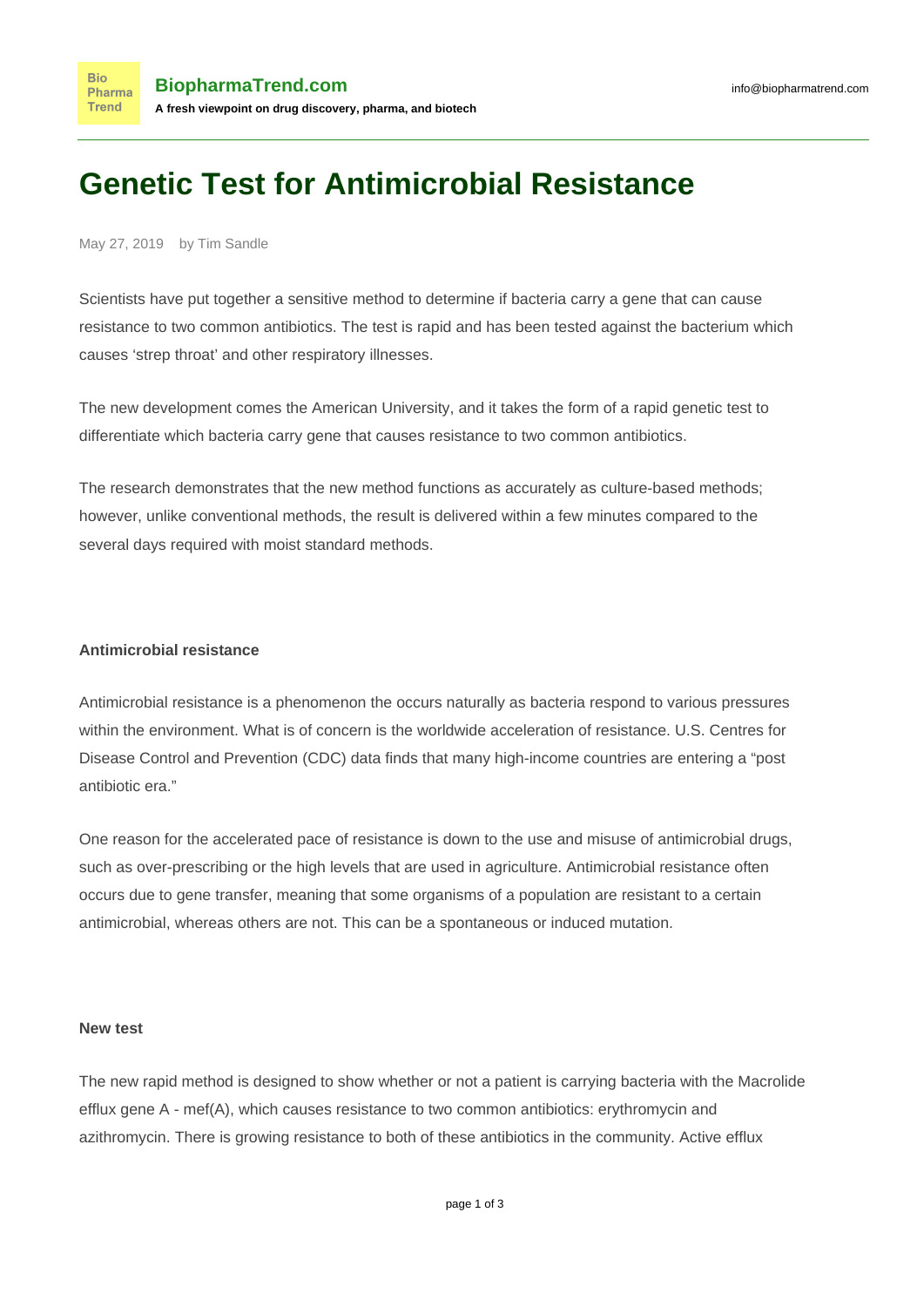**Bio** Pharma **Trend** 

refers to the mechanism responsible for moving compounds such as antibiotics, out of bacterial cells. This a process is considered by considered microbiologists to be a vital part of xenobiotic metabolism, and hence something that can contribute to bacterial antibiotic resistance.

Of the two antibiotics, [azithromycin is used to commonly used](https://www.drugs.com/azithromycin.html) to treat infections causes by species of Streptococcus, which cause 'strep throat'. Azithromycin has relatively broad but shallow antibacterial activity. It inhibits some Gram-positive bacteria, some Gram-negative bacteria, and many atypical bacteria.

[Erythromycin](https://www.drugs.com/erythromycin.html) is used for the treatment of a number of bacterial infections, such as respiratory tract infections and skin infections. The drug can be given intravenously and by mouth. It is derived from the bacterium Saccharopolyspora erythraea.

The new assay is a type of [Recombinase Polymerase Amplification](https://www.twistdx.co.uk/en/rpa) (RPA), which uses recombinase-primer complexes to identify and denature the genomic segment of interest, along with single-stranded DNA-binding proteins to stabilize the open DNA. RPA is a single tube, isothermal alternative to the polymerase chain reaction. The RPA process utuilizes three core enzymes. These are: a recombinase, a single-stranded DNA-binding protein (SSB) and strand-displacing polymerase.

Commenting on the new assay, lead researcher [John R. Bracht explains:](https://www.technologynetworks.com/genomics/news/ten-minute-gene-test-for-antimicrobial-resistance-316185) "The test is able to detect the gene within 10 minutes of assay run-time. Standard antibiotic testing requires at least an overnight culture and often isn't performed in routine diagnostic work."

He adds that instead "physicians guess which antibiotic to prescribe based on past experience and recommendations, and patients have to return if the treatment fails. We simplified the process of detecting antimicrobial resistance so a physician can determine whether or not a patient will be resistant to a prescribed drug while that patient is still in the waiting room. We think this is a game-changer for treating common illnesses."

The advantage of the new test is to help medics better assign medication on site, and to put in place improved point-of-care diagnostics.

## **Research paper**